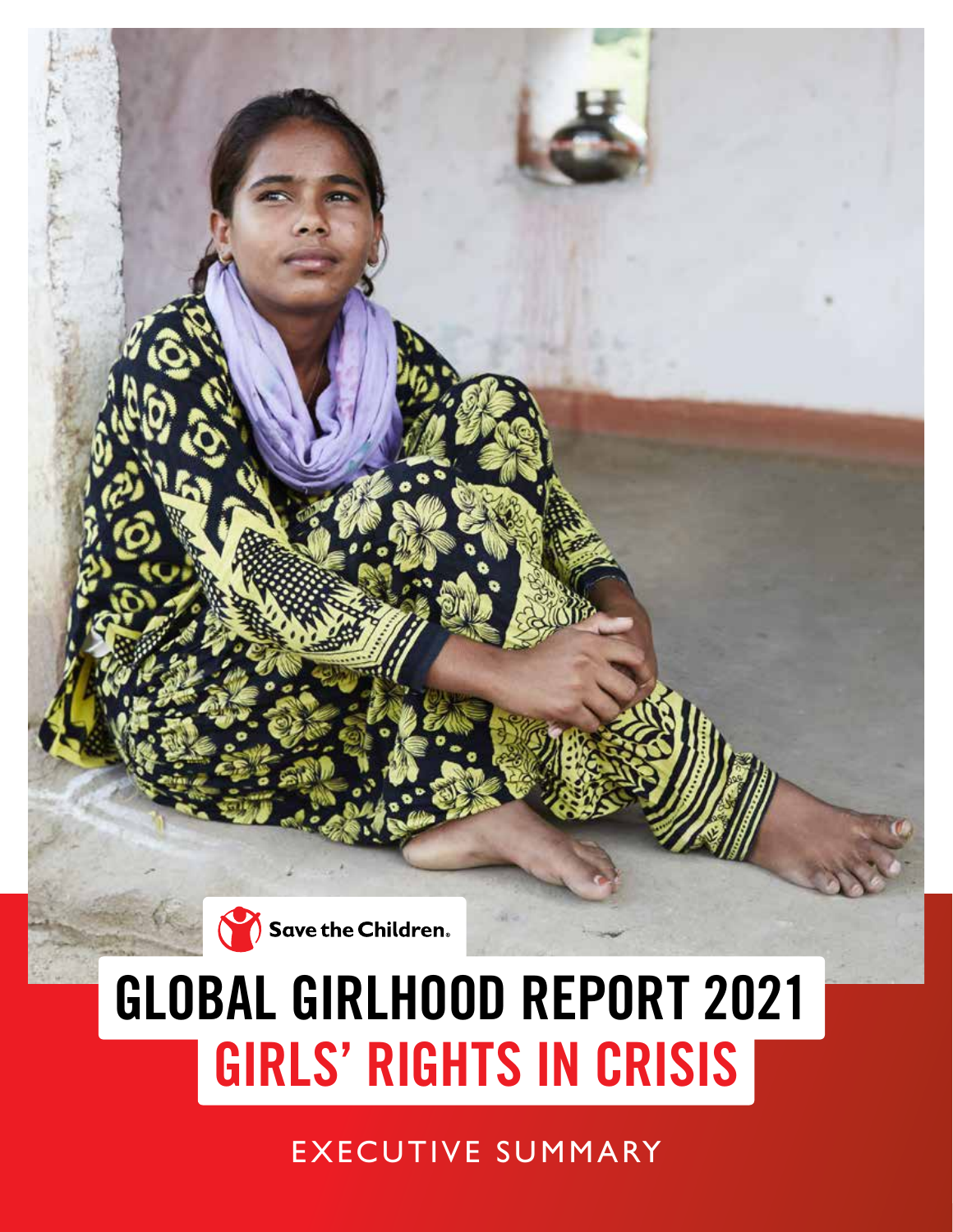

### **Predicting a crisis for girls' rights**

From its outset, the COVID-19 pandemic was more than a devastating global health emergency. Crises—including climate change-driven disasters, past epidemics such as Ebola and Zika Virus, and violent conflict—have long been understood to have disproportionate consequences for women and girls.<sup>1</sup> The COVID-19 crisis is no exception, with early evidence revealing that containment measures and the resulting economic instability have increased girls' exposure to violence, reduced access to essential services and information, and directly impacted girls' ability to realise their rights.<sup>2</sup>

Since the pandemic was declared, more than half the world's population has experienced periods under complete or partial containment measures introduced to mitigate the spread of the virus.<sup>3</sup> Along with infections, these lockdowns and school closures have disrupted the protection programmes and services meant to prevent some of the worst outcomes of COVID-19 for girls.

Within weeks of national lockdowns, reports of increasing calls to domestic abuse hotlines were recorded across the world and early predications painted a bleak picture.<sup>4</sup>

Predications were especially troubling for forms of genderbased violence and discrimination that only occur in childhood. In April 2020, UNFPA estimated that disruptions to prevention programming could lead to 2 million cases of female genital mutilation/cutting (FGM/C) over the next decade that would not have occurred otherwise.<sup>5</sup> Save the Children estimated that the economic impacts of the COVID-19 crisis alone could lead to an additional 1 million adolescent pregnancies in 2020, and UNFPA research now shows that pandemic-related interruptions to contraceptive use led to 1.4 million unintended pregnancies that year.6 The most recent estimates from UNICEF suggest that an additional 10 million girls may be married by 2030 as a result of the pandemic—most during the next few years.<sup>7</sup>

Over a year and a half since COVID-19 was declared a global pandemic, data collection remains significantly disrupted, limiting access to real-time evidence of girls' experiences and rendering updates to global datasets nearly impossible. Quantitative evidence on whether early projections have been realised is scarce, and girls' experiences have, in some instances, become even less visible than before the pandemic. These data gaps have direct implications for whether response plans and recovery policies and budgets can effectively meet girls' needs. The Global Girlhood Report 2021 attempts to enhance our collective understanding of how the predicted impacts of the pandemic have been realised for girls while also recognising how much is still unknown.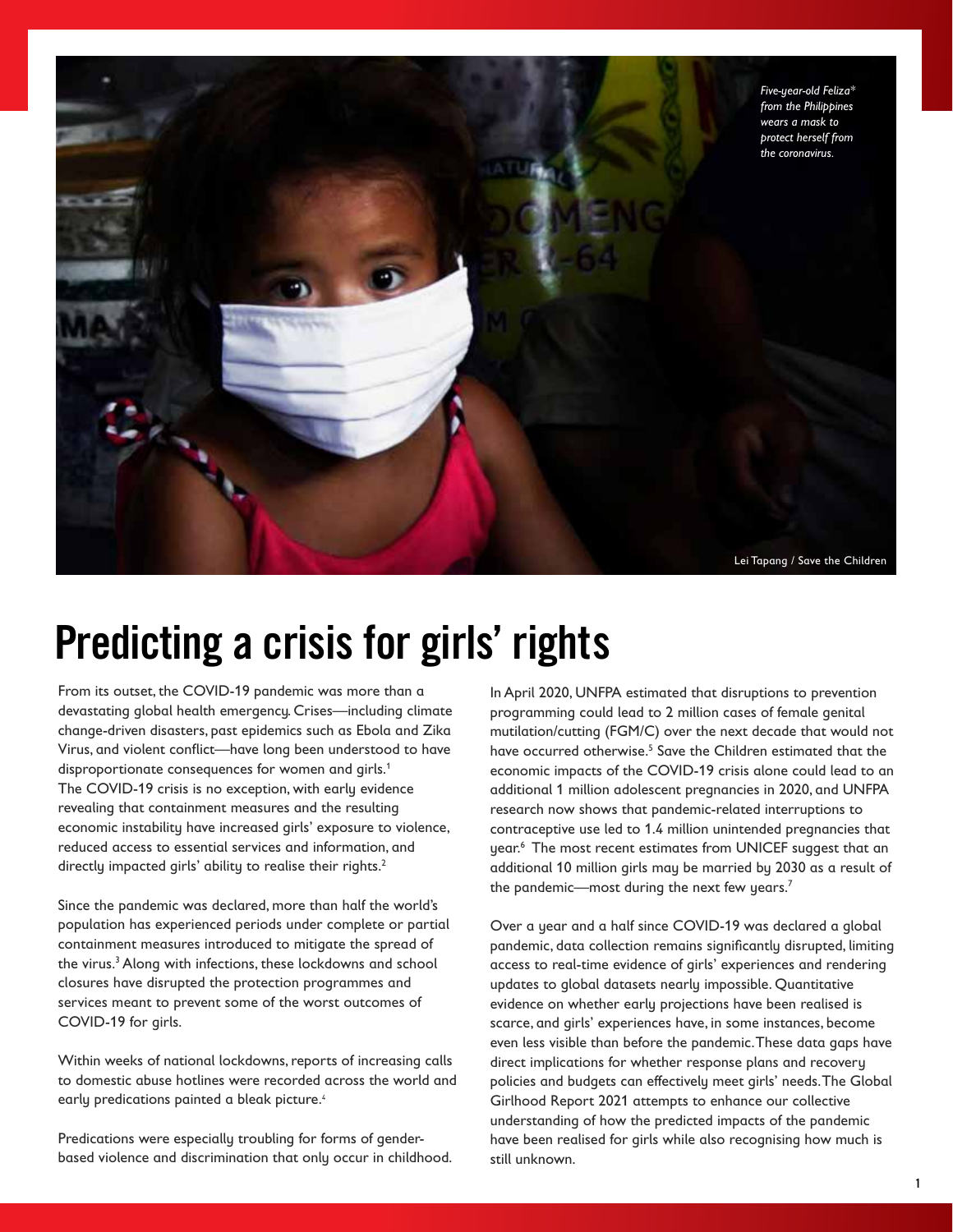

## **Emerging evidence**

Though the experiences of girls vary widely across countries and communities, available and emerging evidence supports widely held fears that the pandemic is exacerbating existing gender and other inequalities with girls' futures in the balance.

**Girls and adult champions for their rights delivering programmes in low-income countries provide the most consistent reports that adolescent pregnancy, child marriage, and other forms of gender-based violence are increasing in their communities.** Nationally representative data on increases in child marriage and adolescent pregnancy is not yet available. A 27% increase in the rate of child marriage was reported in one state in India and notably high numbers of interventions to prevent child marriages have been reported by civil society organisations in Ethiopia and Mozambique.<sup>8</sup> Most changes reported to Save the Children through girls in our programmes and our staff relate to school closures increasing pressure on girls to marry as getting a good education seems increasingly less likely, and due to growing risk of pregnancy through consensual relationships as well as increased exposure to violence due to less time spent supervised in school.<sup>9</sup> Worsening financial insecurity and related decreases in the cost of weddings have also been identified as incentives for child marriage during the pandemic.<sup>10</sup> Research in East and Southern Africa has identified sexual exploitation in exchange for essential resources as the primary cause of unintended pregnancies in their communities since the pandemic.<sup>11</sup>

**Girls face significant challenges getting back to school and catching up on lost learning.** Over 1.6 billion children had their educations interrupted by COVID-related school closures in 2020 and millions of girls remain out of school.<sup>12</sup> On average, girls in poorer countries have missed out on 22% more days in school than boys.<sup>13</sup> In sub-Saharan Africa, girls lost an average 69 days of education in 2020.<sup>14</sup> While data on whether girls have proven less likely to return to school remains limited and mixed,<sup>15</sup> multiple studies suggest that girls have had less access to remote education through lockdowns than boys.16 Save the Children's global survey found that in 2020, girls in our programmes were twice as likely to have increased their domestic work during school closures to the extent that it interfered with their studies.17 Staff in Burkina Faso now fear that economic hardship caused by the ongoing pandemic means that families cannot sustain themselves without girls' assistance in the home, and staff in Somalia report that parents' concerns about girls contracting COVID-19 in school have created an additional barrier.

**COVID-19 has further restricted girls' already limited access to decision-making spaces, and the shift to virtual spaces has not increased their access to the leaders making the decisions.** Global events have not become more accessible to girls through online platforms. The digital divide, lack of effort to make these spaces more accessible (particularly to non-English speaking girls), and a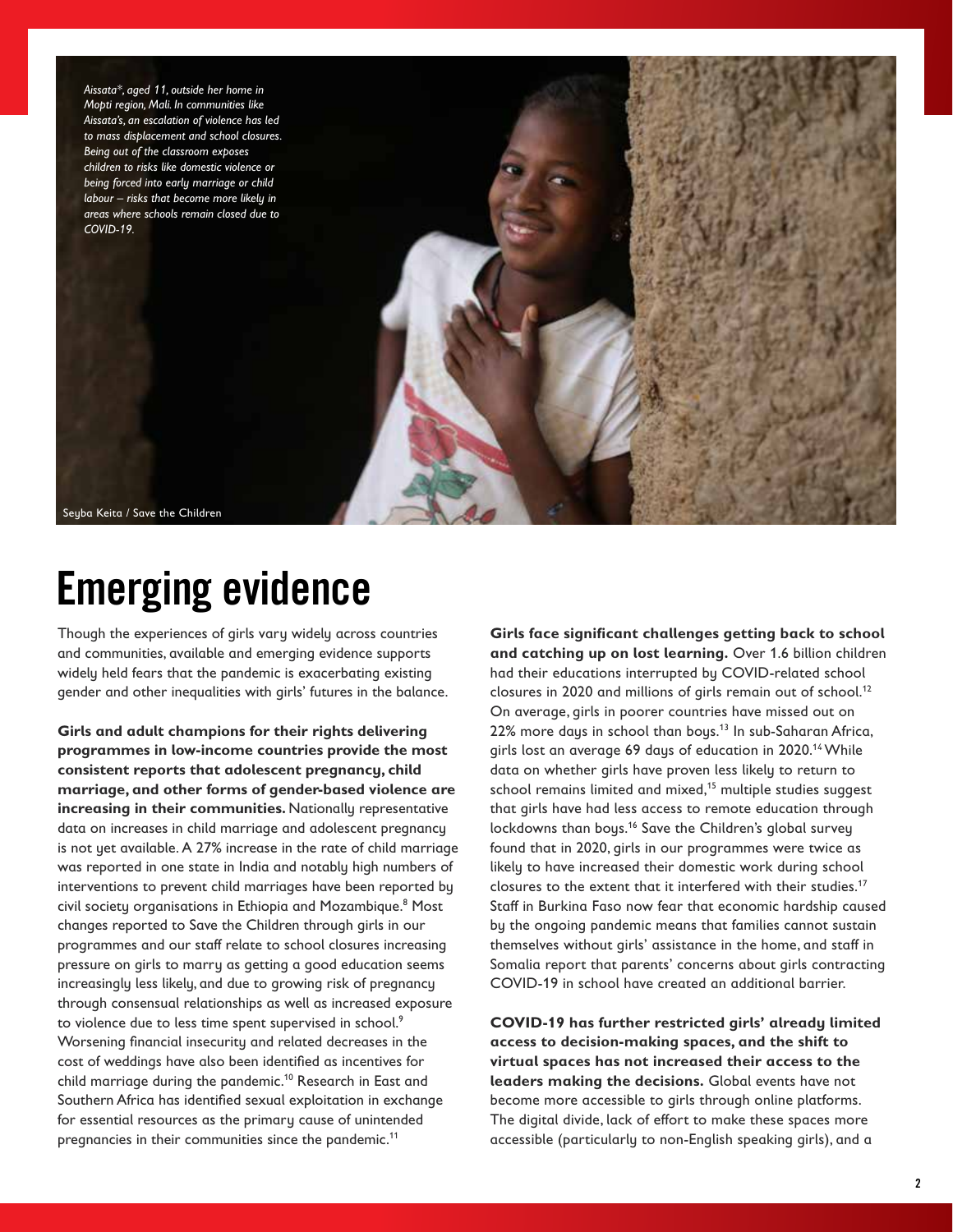growing tendency for leaders to pre-record messages have excluded girls from effective participation in critical decisionmaking moments, including the Generation Equality Forums. No girls have been included in national COVID-19 taskforces and Save the Children staff in Somalia, Burkina Faso, and the Dominican Republic report that COVID-related closures of schools and girl-friendly spaces have denied girls access to community-level decision-making.

**Responses to the pandemic have struggled to address the needs of girls impacted by multiple forms of inequality and discrimination.** Governments and civil society have adapted services in an effort to deliver them safely throughout the pandemic.<sup>18</sup> However, Save the Children staff in Burkina Faso, Ethiopia, and Somalia report that reaching girls with disabilities and those living in rural areas—already too often excluded from essential services—was made more difficult during the pandemic and at times ceased altogether. Girls on the move have experienced a combination of forced migration and lost freedom of movement due to border closures and lockdowns. Those living in humanitarian contexts have faced intersecting COVID-, climate-, and conflict-related crises, and reports describe increasing exposure to gender-based violence, including child marriage.19 By November 2020, 27 of 32 operations in humanitarian settings reported an increase in gender-based violence and 89% of responses described the risk of gender-based violence as severe or extreme.<sup>20</sup>

**Responses to COVID-19 have recognised the increased risk of gender-based violence, but evidence of specific attention to girls and funding to support implementation is limited.** More than 70% of COVID-19 responses include measures to address gender-based violence, but with limited age-disaggregated data it is difficult to tell whether girls' specific needs are addressed.<sup>21</sup> Consistent civil society pressure over the course of 2020 eventually led to 97% of requested funding to address gender-based violence under the COVID-19 Global Humanitarian Response Plan being met. Yet despite far greater recognition of the need to address violence in planning for 2021, a mere 11% of necessary funds for protection programmes for gender-based violence have been received.22

**Postponement and new COVID-19 driven priorities have impacted the pivotal Generation Equality process, but important targets and new architecture for further commitments and multisectoral collaboration have been established.** The Global Acceleration Plan for Gender Equality set a target to prevent nine million child marriages in five years and has attracted important commitments to support delivery,<sup>23</sup> including from high-prevalence low- and middle-income countries like Burkina Faso and Nigeria.<sup>24</sup> However, further commitments (particularly funding), a strong accountability framework, and improved, meaningful engagement with girls will determine whether the worst impacts of the pandemic can be averted to put the world on track to deliver the Sustainable Development Goals by 2030.

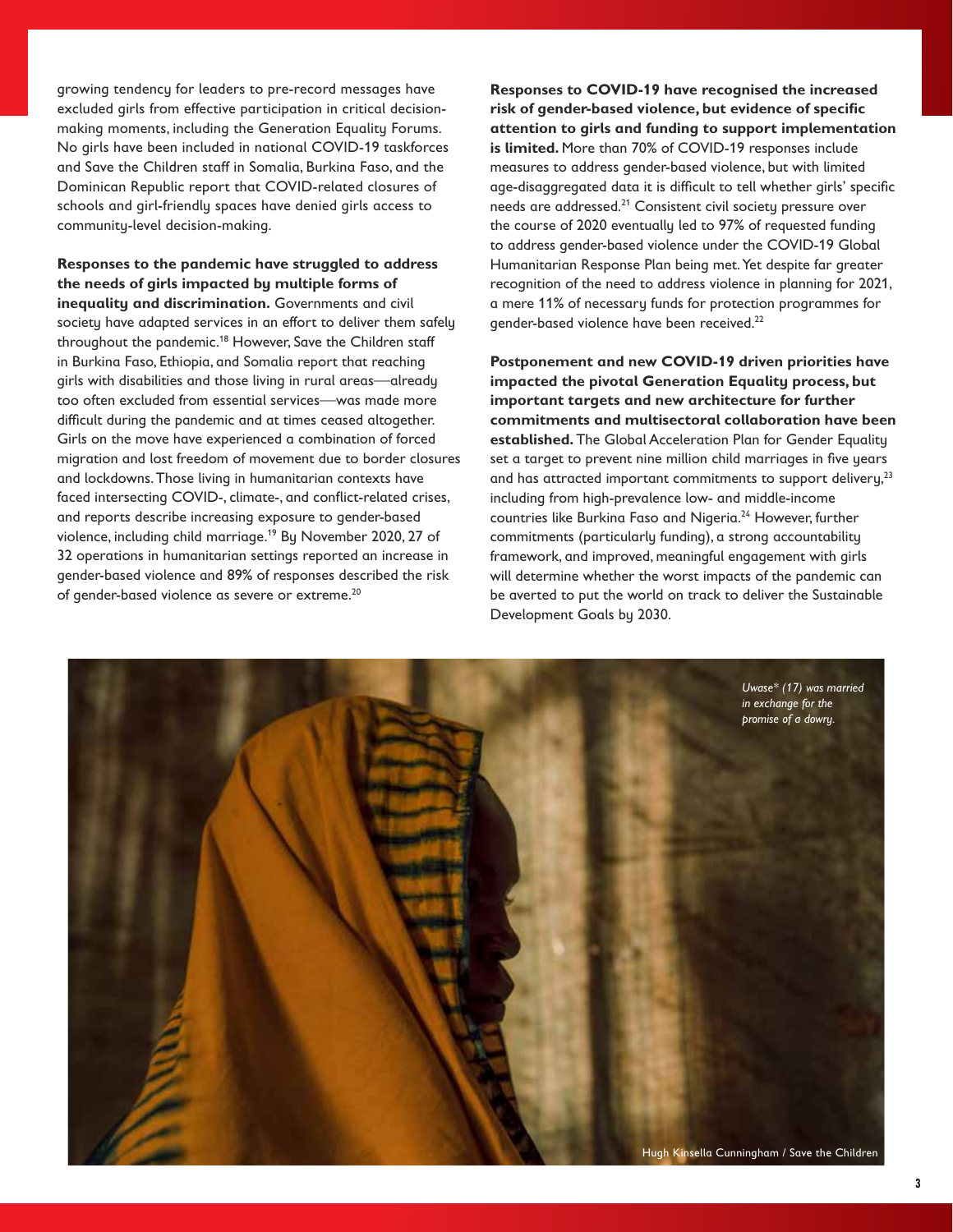

### **Recommendations**

One year after Save the Children published grave projections on the impact of COVID-19, data on the effects of the crisis on girls remains scarce and desperately needed to inform evidencebased responses. Emerging qualitative evidence, however, supports widely held fears that the pandemic is exacerbating existing gender and other inequalities with girls' futures in the balance. As countries and the international community continue to respond to the shifting demands of the pandemic and look to "build forward better", while also meeting increased needs and rights violations resulting from protracted conflicts and climate change-related disasters, Save the Children makes the following recommendations to national governments, UN agencies, humanitarian actors, donors, and civil society.

#### **National Governments**

National governments should meet their obligations to respect, protect, and fulfil girls' rights. They must serve as primary duty bearers to implement policy and action to support girls negatively impacted by COVID-19, conflict, and climate changerelated disasters in line with needs identified, and lead national agendas and campaigns to support girls' rights. They should:

- **1. Institutionalise adolescent girls' safe and meaningful participation in policy-making and accountability processes** through the establishment, resourcing, and implementation of local- and national-level laws, policies, and guidelines recognising adolescent girls' agency and rights as key stakeholders in their own lives by:
	- **a. Ensuring the Nine Basic Requirements for meaningful child participation** set out under the Committee on the Rights of the Child's General Comment No 12 are in place.<sup>25</sup>
	- **b. Dedicating sustained and flexible financial and technical resources** to support adolescent girls' civic knowledge, skills, and capacity;<sup>26</sup> exposing girls to spaces and mentors to cultivate their leadership potential; and creating pathways for leadership.
	- **c. Identifying and addressing gender-related barriers to adolescent girls' safe and meaningful participation in decision-making** through targeted strategies, and address other structural barriers adolescent girls may experience in all their diversity.<sup>27</sup>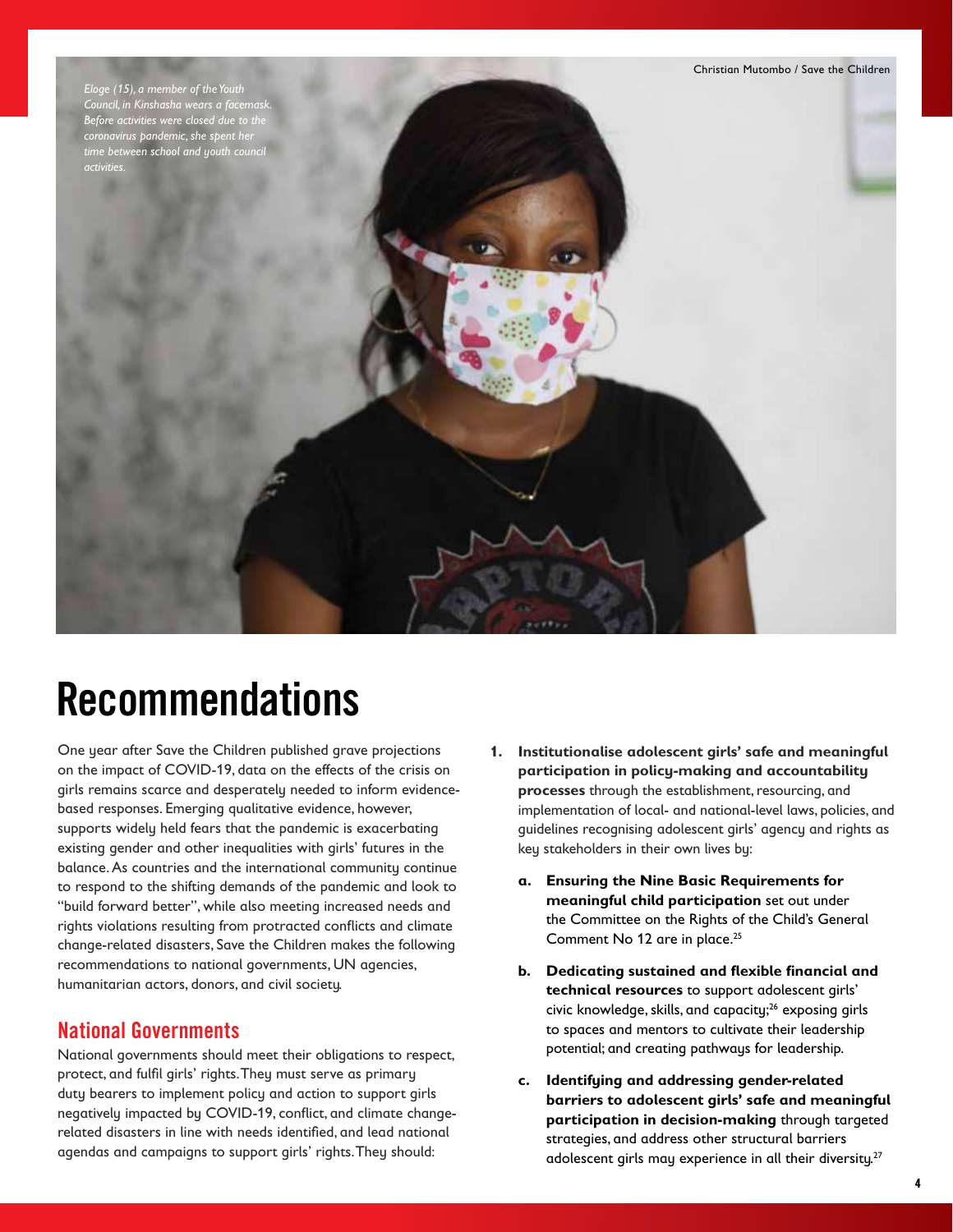- **2. Put the rights of girls in all their diversity at the centre of COVID-19 response and ongoing humanitarian and development policy, planning, and programming** by:
	- **a.** Conducting and applying intersectional gender and power analysis to inform evidence-based and inclusive policy and programme responses.<sup>28</sup>
	- **b.** Increasing and improving safe and ethical data collection, analysis, and reporting. All data should be disaggregated by age-group and sex at a minimum and, where safe and possible, by disability, ethnicity, geography, wealth, sexual orientation, and gender identity and expression.
	- **c.** Committing to gender-responsive, inclusive, and childsensitive budgeting and other best practices for fair financing for girls.
- **3. Address critical barriers to girls' rights and gender equality,** including preventing and responding to child marriage and other forms of gender-based violence and violence against children by:
	- **a. Recognising gender-based violence, child protection, mental health and psychosocial support, and sexual and reproductive health services and information as essential services,**  including social service providers, shelters, and adolescent girl-friendly safe spaces, which must be maintained and adapted during the COVID-19 pandemic and future public health crises.<sup>29</sup> These services must be fully and sustainably resourced, including with personal protective equipment and training to operate safely. They must also be accessible to all girls, regardless of legal, immigration, or refugee status.
	- **b. Developing and strengthening formal and informal protection systems** through engagement of local women's, girls', and children's rights groups; of religious, traditional, and community leaders; and of representative organisations of persons with disabilities; including within humanitarian, refugee, and forced displacement settings.
	- **c. Working with communities,** including girls, their parents and caregivers, their extended families, men and boys, and traditional and religious leaders to challenge harmful gender norms and build support to end child marriage and other forms of gender-based violence.
	- **d. Ending child marriage and supporting already married girls to realise their rights**

by passing laws against gender-based violence, including harmful practices; setting the minimum age of marriage at 18 years without exception; and repealing laws and policies that create barriers to girls accessing their rights to education and sexual and reproductive health services and information. These measures should form part of fully funded and implemented multisectoral national action plans with accountability mechanisms.30

- **e. Promoting the realisation of girls' right to education** by supporting Save the Children's 8 Point Plan to Build Forward Better.<sup>31</sup>
- **f. Joining the Generation Equality movement to drive critical progress for girls' rights through effective delivery of the Global Acceleration Plan for Gender Equality by making a concrete and fully-resourced commitment** in support of an action in furtherance of girls' rights under the Acceleration Plan and setting an age-disaggregated target and indicator.
- **g. Promoting accountability to girls under the Generation Equality Accountability Framework,** including through requirements to report on progress for adolescent girls using agedisaggregated targets and indicators.
- **h. Supporting the Generation Equality Adolescent Girls' Advisory Group** including through technical and financial support, amplification and uptake of their recommendations, and through facilitating the opportunity for girls in their country to connect with the group and participate in national-level accountability processes.

#### **UN Actors**

UN actors, including UN agencies, should:

**1. Systematically include adolescent girls' safe and meaningful participation in international policymaking and accountability processes** that affect them, including Generation Equality, the Commission on the Status of Women, the High-Level Political Forum on the Sustainable Development Goals with a particular focus on Goal 5, the UN General Assembly, the Security Council, and Human Rights accountability mechanisms such as the Committee on the Rights of the Child (CRC), Universal Periodic Reviews, and reporting on the Convention on the Elimination of Discrimination Against Women (CEDAW). UN actors should ensure adolescent girl-friendly and girlspecific platforms are available for them to safely engage with decision-makers in a meaningful, ongoing fashion.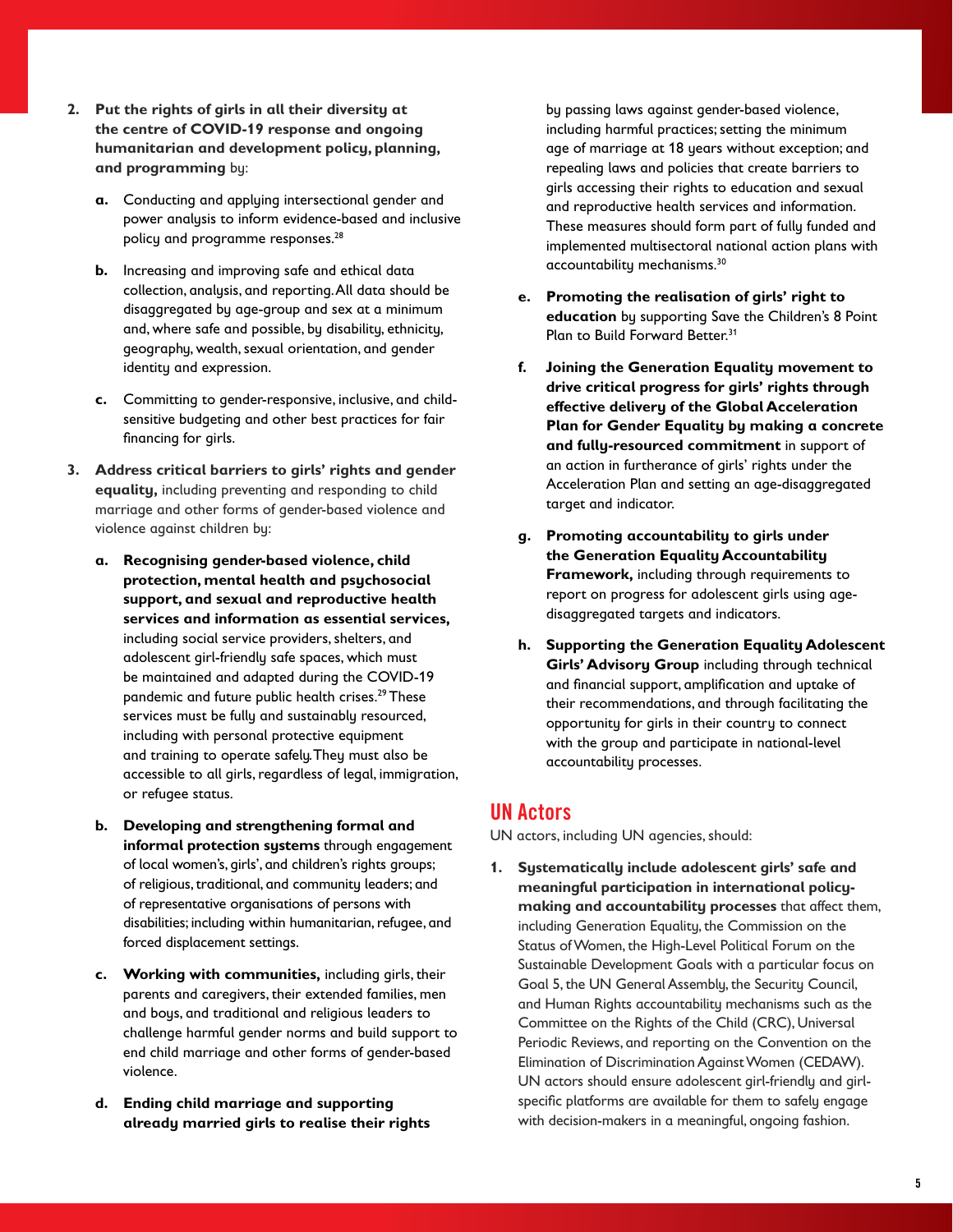- **2. Maintain, update, and expand the COVID-19 Gender Response Tracker** to promote ongoing accountability for girls' rights and addressing gender inequality through national pandemic response and recovery plans, including through additional agedisaggregated data wherever possible.
- **3. Work to ensure the Generation Equality Global Acceleration Plan for Gender Equality delivers for girls** by:
	- **a.** Including age-disaggregated performance indicators in the Generation Equality Accountability Framework.
	- **b.** Establishing a clear and meaningful mandate for the Adolescent Girls' Advisory Group and providing financial and technical support, including standing staff capacity to support the Advisory Group to operate effectively.

#### **Donors**

Donors, including governments, UN Actors, foundations, and private sector champions for gender equality should:

- **1. Provide financial support for feminist leadership** through flexible funding for grassroots women's and girls' rights organisations, and girl-led networks and groups, including representative organisations of women and girls with disabilities.
- **2. Mandate that an intersectional gender and power analysis informs the development of all requests for proposals** for COVID-19 response and recovery efforts and beyond. All proposed projects should be gender-sensitive at a minimum.
- **3. Deliver technical expertise and financial assistance to support development of national policies and programmes** for girls, including girls' participation, accountability mechanisms, gender-and child-responsive budgeting, and safe and ethical data collection, analysis, and use in all settings.
- **4. Make financial commitments to girl-focussed actions under the Generation Equality Global Acceleration Plan for Gender Equality**, including to support girls' effective participation in the process and accountability mechanisms like the Adolescent Girls' Advisory Group.



#### **Humanitarian Actors**

Humanitarian actors including UN Agencies, governments, donors, and civil society organisations should:

- **1. Ensure that all humanitarian needs assessments and humanitarian response plans are informed by a rapid intersectional gender and power analysis** and the safe and ethical collection and analysis of sex-, age-, and diversity-disaggregated data. Humanitarian needs assessments and humanitarian response plans must ensure that the needs of adolescent girls are identified and addressed.
- **2. Increase humanitarian funding for genderresponsive child protection services and genderbased violence prevention, mitigation, and response efforts**, commensurate with urgent need and chronic underfunding within humanitarian response.
- **3. Use existing evidence-based guidelines in COVID-19 response efforts and other humanitarian crises**, including the Inter-Agency Minimum Standards for Gender-Based Violence in Emergencies Programming;<sup>32</sup> Inter-Agency Gender Handbook for Humanitarian Action;<sup>33</sup> Minimum Standards for Child Protection in Humanitarian Action;<sup>34</sup> Minimum Standards for Education Preparedness, Response and Recovery (INEE Minimum Standards for Education in Emergencies);<sup>35</sup> and Adolescent Sexual and Reproductive Health Toolkit for Humanitarian Settings.<sup>36</sup> Gender-based violence prevention and risk mitigation and the promotion of gender equality throughout humanitarian response are the duty of all humanitarian actors at all times, as per the IASC Gender Equality Policy and Accountability Framework.37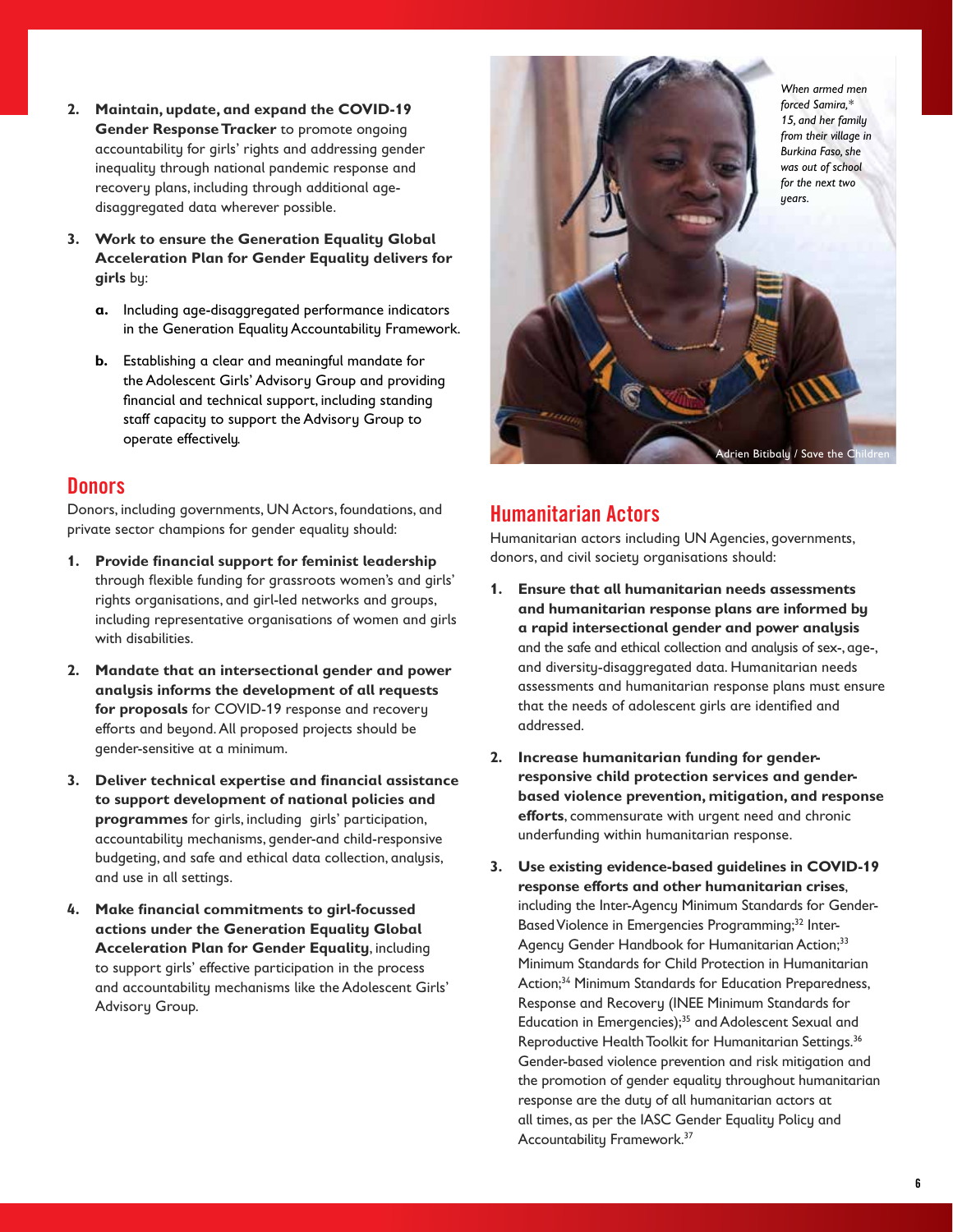**4. Ensure the continued commitment and implementation of a principled humanitarian response at all times**, including the safe and unrestricted participation of female humanitarian staff in needs assessments, design, implementation, monitoring, and evaluation of all humanitarian services at every level. Without the full participation of female staff, humanitarian assistance will not be delivered in a manner that upholds core humanitarian principles and standards and will be ineffective in addressing the needs of girls.

#### **Civil Society Organisations**

Civil society organisations (CSOs) including international non-governmental organisations, grassroots women's rights organisations, feminist networks, girl-led groups and networks, and child-led community-based organisations should:

- **1. Consult with girls during internal decision-making processes**. Girls should be stakeholders for internal strategic or oversight processes, for example, through their participation on advisory boards or through engagement in strategic planning.
- **2. Develop or adapt programming to increase adolescent girls' participation, using an intersectional gender and power analysis.** CSOs should identify, co-create or adapt, and directly support initiatives that would increase adolescent girls' abilities

to participate in decision-making processes. Examples of programming elements include advocacy and research skills, civic and political knowledge, leadership opportunities, intergenerational mentorship opportunities, data and media literacy, or any other initiatives identified by the girls themselves. CSOs should work across contexts, supporting girls in development, humanitarian, forced displacement, and nexus contexts, and ensuring the inclusion of girls most affected by inequality and discrimination, including indigenous girls, girls with disabilities, girls from the LBTQIA+ community, married girls, pregnant girls and child mothers, and girls living on streets, in extreme poverty, or otherwise hard to reach, for example, due to migration and forced displacement.

- **3. Demand accountability to girls** by maintaining pressure on governments, UN agencies, and humanitarian actors to report on and be accountable for the impact of COVID-19 response planning and policy, as well as future development and humanitarian planning and policy, by:
	- **a.** Facilitating adults to partner with girls to call for the institutionalisation of mechanisms for accountability to girls.
	- **b.** Supporting girls and their networks to participate in and connect with accountability mechanisms like the Generation Equality Adolescent Girls' Advisory Group, as well as local and national accountability processes.

*Baby Ismil\* is comforted by his mother Azida\* and grandmother Fatima\*. 19-year-old Azida\* (pictured right) was eight months pregnant when she fled Myanmar. The stressors of migration and displacement can increase the health complications young mothers face while impacting their ability to access care.* Hanna Adcock / Save the Children